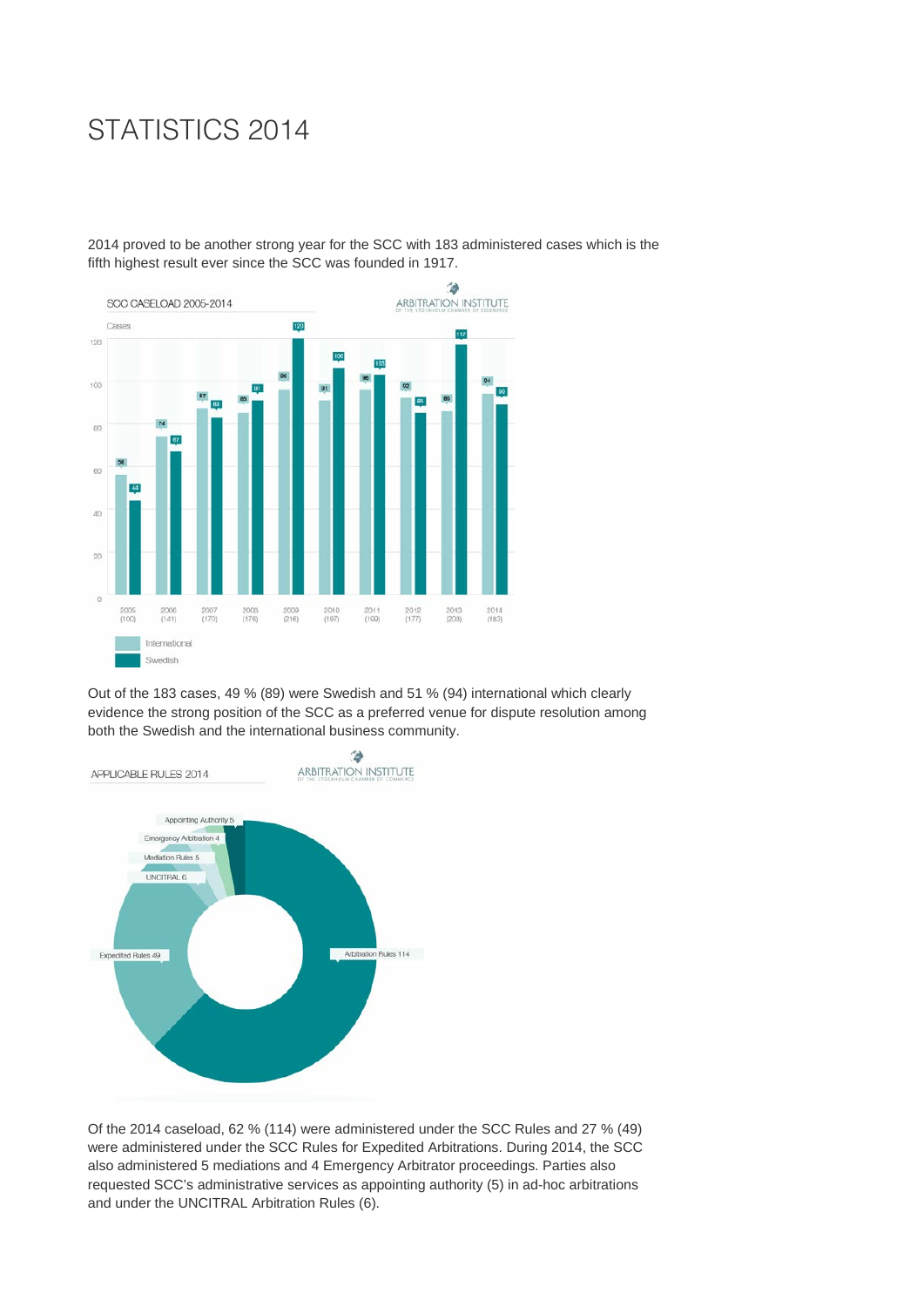

Parties from 36 different countries chose to resolve their disputes with the SCC in 2014. Swedish parties continued to appear most frequently in SCC cases. Of the international parties, Russia, England, China, Germany and France were the most frequent nationalities to appear before the SCC.



During 2014, the SCC administered disputes stemming from a range of different sectors. Most frequently parties brought disputes arising out of share purchase agreements, service agreements, delivery agreements and construction agreements.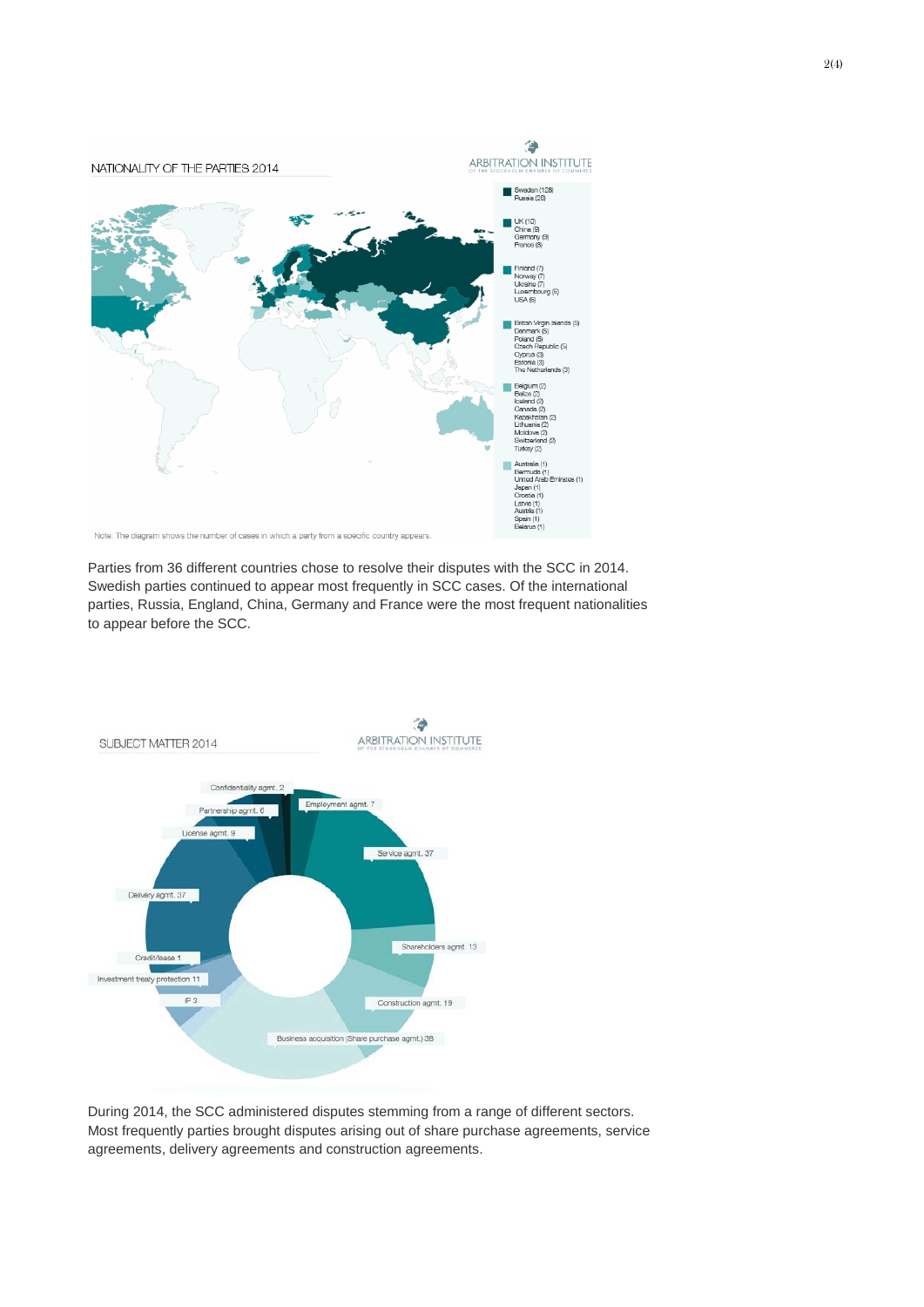

For the majority of cases administered under the SCC Rules, it took between 6-12 months from the time of registration of a case until the rendering of an award.



Note 1: The diagram shows the time from registration of a case until the rendering of an award. Note 2: The diagram shows cases that were decided in 2014.

For 60 % of the cases administered under the SCC Rules for Expedited Arbitrations an award was rendered within 3-6 months.